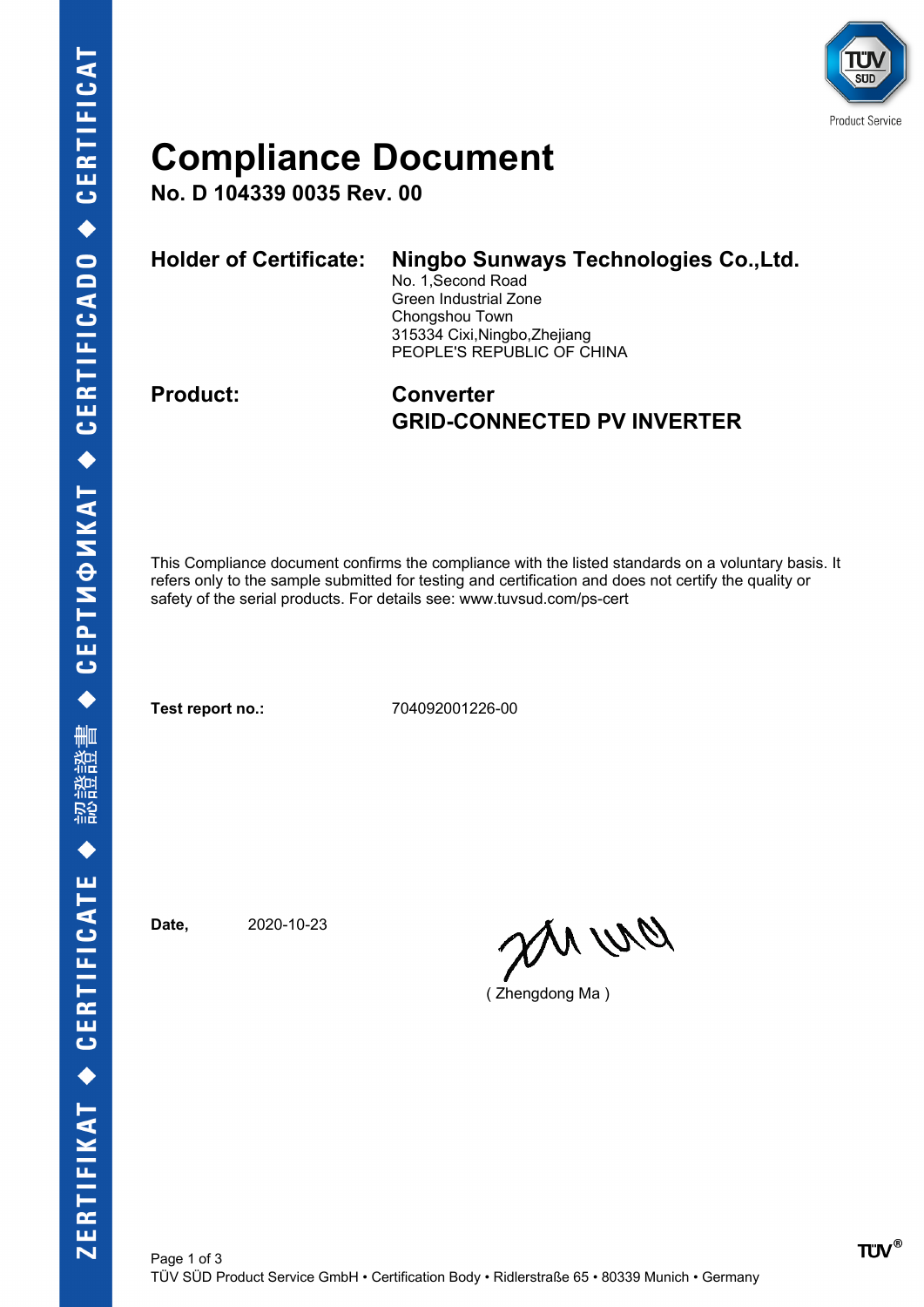

# **Compliance Document**

**No. D 104339 0035 Rev. 00**

#### **Model(s): STS-3KTL, STS-3.6KTL, STS-4.2KTL, STS-4.6KTL, STS-5KTL, STS-6KTL.**

#### **Parameters:**

| Model Name                         | STS-3KTL                        | STS-3.6KTL      | STS-4.2KTL      |  |  |
|------------------------------------|---------------------------------|-----------------|-----------------|--|--|
| <b>PV Input Parameters</b>         |                                 |                 |                 |  |  |
| Max. Input Voltage                 | 600 Vd.c.                       | 600 Vd.c.       | 600 Vd.c.       |  |  |
| <b>MPPT Voltage Range</b>          | 100-550 Vd.c.                   | 100-550 Vd.c.   | 100-550 Vd.c.   |  |  |
| Max. Input Current                 | 12,5/12,5 Ad.c.                 | 12,5/12,5 Ad.c. | 12,5/12,5 Ad.c. |  |  |
| Isc PV                             | 15/15 Ad.c.                     | 15/15 Ad.c.     | 15/15 Ad.c.     |  |  |
| <b>AC Output Parameters</b>        |                                 |                 |                 |  |  |
| <b>Output Rated Voltage</b>        | 230 Va.c.                       | 230 Va.c.       | 230 Va.c.       |  |  |
| <b>Output Rated Frequency</b>      | 50 Hz                           | 50 Hz           | 50 Hz           |  |  |
| <b>Output Rated Power</b>          | 3000 W                          | 3600 W          | 4200 W          |  |  |
| Output Max. Apparent Power         | 3300 VA                         | 3960 VA         | 4600 VA         |  |  |
| <b>Output Rated Current</b>        | 13 Aa.c.                        | 15,7 Aa.c.      | 18,3 Aa.c.      |  |  |
| Output Max. Current                | 15 Aa.c.                        | 18 Aa.c.        | 21 Aa.c.        |  |  |
| Power Factor                       | 0,8 leading0,8 lagging          |                 |                 |  |  |
| <b>Others</b>                      |                                 |                 |                 |  |  |
| <b>Protection Class</b>            |                                 |                 |                 |  |  |
| Ingress Protection                 | IP <sub>65</sub>                |                 |                 |  |  |
| Overvoltage Category               | II(PV), III(MAINS)              |                 |                 |  |  |
| <b>Operating Temperature Range</b> | $-30^{\circ}$ C $+60^{\circ}$ C |                 |                 |  |  |
| <b>Operating Altitude</b>          | 3000m                           |                 |                 |  |  |
| <b>Inverter Topology</b>           | Non-isolated                    |                 |                 |  |  |